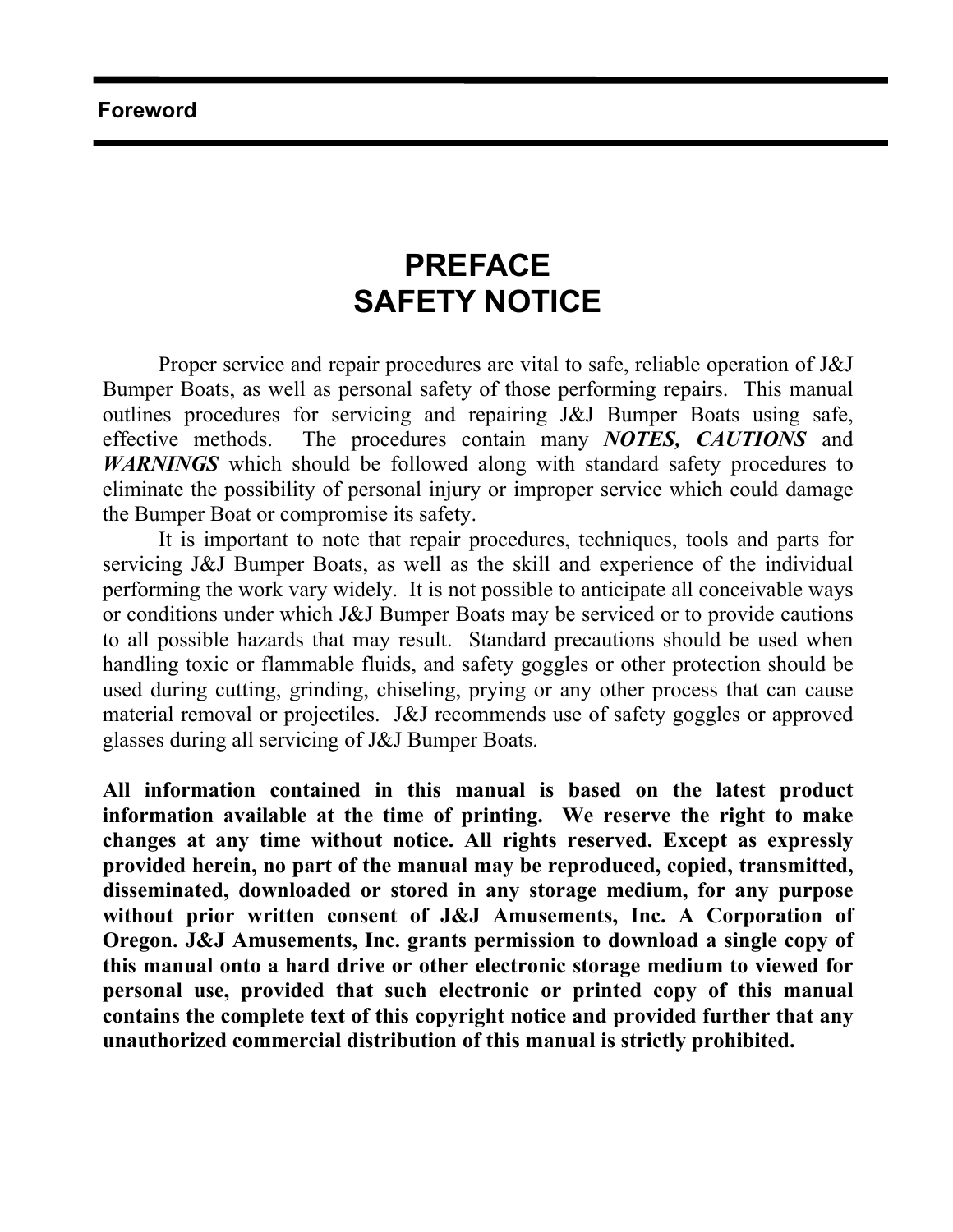To eliminate unnecessary work, careful reading of the applicable section is recommended before starting to service a bumper boat, . Photographs, diagrams, notes, cautions, warnings, and detailed descriptions have been included wherever necessary. Nevertheless, even a detailed account has limitations, a certain amount of basic knowledge is also required for successful work.

### **Especially note the following:**

### *Dirt*

Before removal and disassembly, clean the bumper boat. Any dirt entering the engine or other parts will work as an abrasive and shorten the life. For the same reason, before installing a new part, clean off any dust or metal filings.

### *Tightening Sequence*

Generally, when installing a part with several bolts, nuts or screws, start them all in their holes and tighten them to a snug fit. Then tighten them evenly in a cross pattern. This is to avoid distortion of the part. Conversely when loosening the bolts, nuts or screws, first loosen all of them by about a quarter of turn and then remove them. Where there is a tightening sequence indication in this Service Manual, the bolts, nuts or screws must be tightened in the order and method indicated.

### *Torque*

When torque values are given in this Service Manual, use them. Either too little or too much torque may lead to serious damage. Use a good quality, reliable torque wrench.

### *Force*

Common sense should dictate how much force is necessary in assembly and disassembly. If a part seems especially difficult to remove or install, stop and examine what may be causing the problem. Whenever tapping is necessary, tap lightly using a wooden or plastic-faced mallet. Use an impact driver for screws (particularly for the removal of screws held by a locking agent) in order to avoid damaging the screw heads. It also may be necessary to apply heat to some parts held with locking compound.

### *Edges*

Watch for sharp edges, especially during major engine disassembly and assembly. Protect your hands with gloves or a piece of thick cloth when lifting the engine or turning it over.

### *High-Flash Point Solvent*

A high-flash point solvent is recommended to reduce fire danger. A commercial solvent commonly available in North America is Stoddard solvent (generic name). Always follow manufacturer and container directions regarding the use of any solvent.

## *Gasket, O-Ring*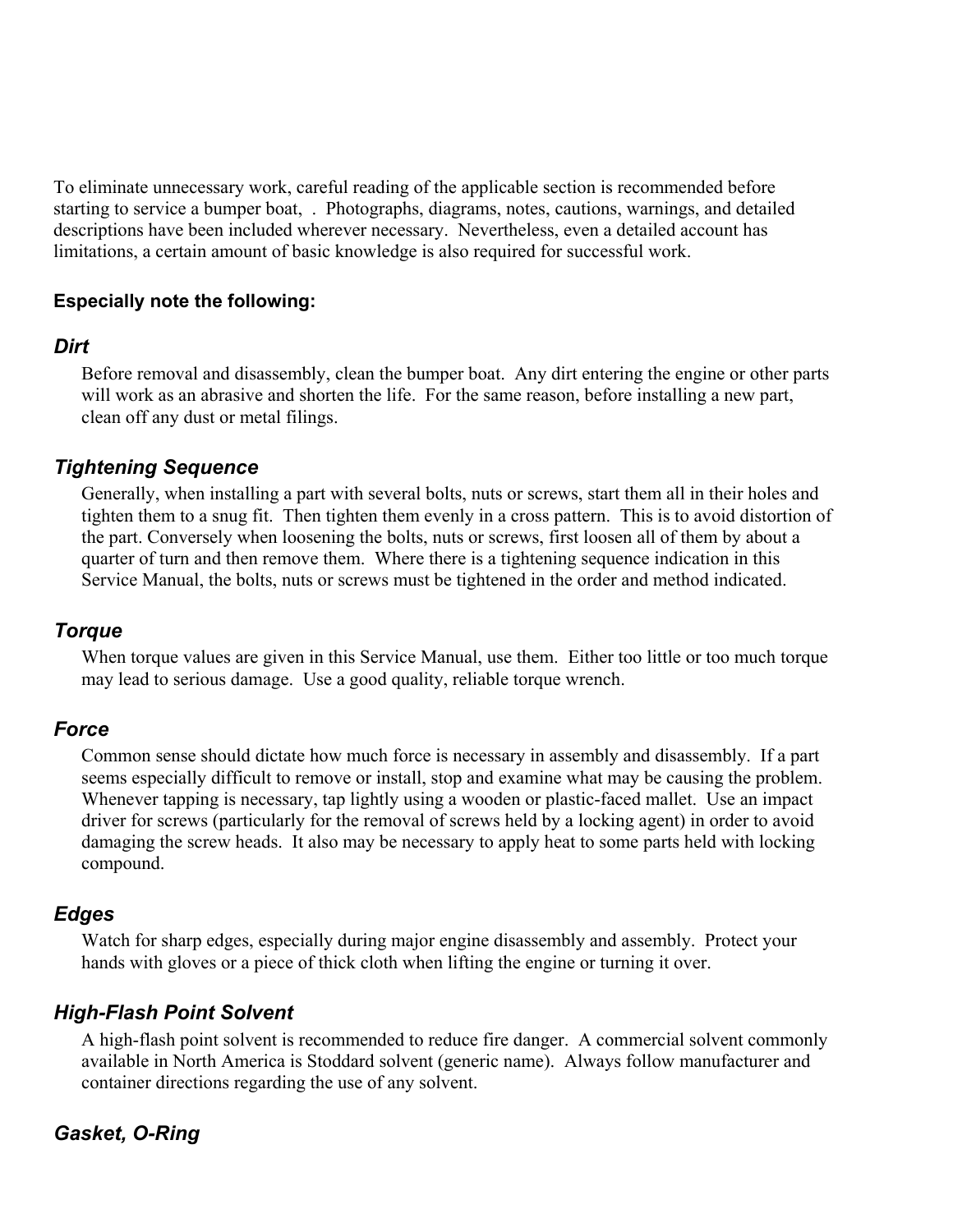Do not reuse a gasket or 0-ring once it has been in service. The mating surfaces around the gasket should be free of foreign matter and perfectly smooth.

### *Liquid Gasket, Non-Permanent Locking Agent*

Follow manufacturer's directions for cleaning and preparing surfaces where these compounds will be used. Apply sparingly. Excessive amounts may block engine oil passages and cause serious damage. An example of a non-permanent locking agent commonly available in North America is Loctite® Lock'n Seal (Blue).

### *Press*

A part installed using a press or driver, such as a wheel bearing, should first be coated with oil on its outer or inner circumference so that it will go into place smoothly.

### *Oil Seal and Grease Seal*

Replace any oil or grease seals that were removed with new ones since removal generally damages seals. When pressing in a seal which has manufacturer's marks, press it in with the marks facing out. Seals should be pressed into place using a suitable driver, which contacts evenly with the side of the seal, until the face of the seal is even with the end of the hole. Always use assembly oil or grease on lip (sealing edge) of any seal prior to assembly.

### *Circlip, Retaining Ring*

Replace any circlips and retaining rings that were removed with new ones, as removal weakens and deforms them. When installing circlips and retaining rings, take care to compress or expand them only enough to install them and no more.

### *Cotter Pin*

Replace any cotter pins that were removed with new ones since removal deforms and breaks them.

### *Replacement Parts*

When there is a replacement instruction, replace these parts with new ones every time they are removed. These replacement parts will be damaged or lose their original function once removed.

### *Inspection*

When parts have been disassembled, visually inspect these parts for following conditions or other damage. If there is any doubt as to condition of them, replace them with new ones.

| Abrasion     | Crack         | Hardening | Warp |
|--------------|---------------|-----------|------|
| <b>Bent</b>  | Dent          | Scratch   | Wear |
| Color change | Deterioration | Seizure   |      |

### *Specifications*

Specification terms are defined as follows:

**"Standards"**: Show dimensions or performances which brand-new parts or systems have.

 **"Service Limits"**: Indicate the usable limits. If measurement shows excessive wear or deteriorated performance, replace the damaged parts.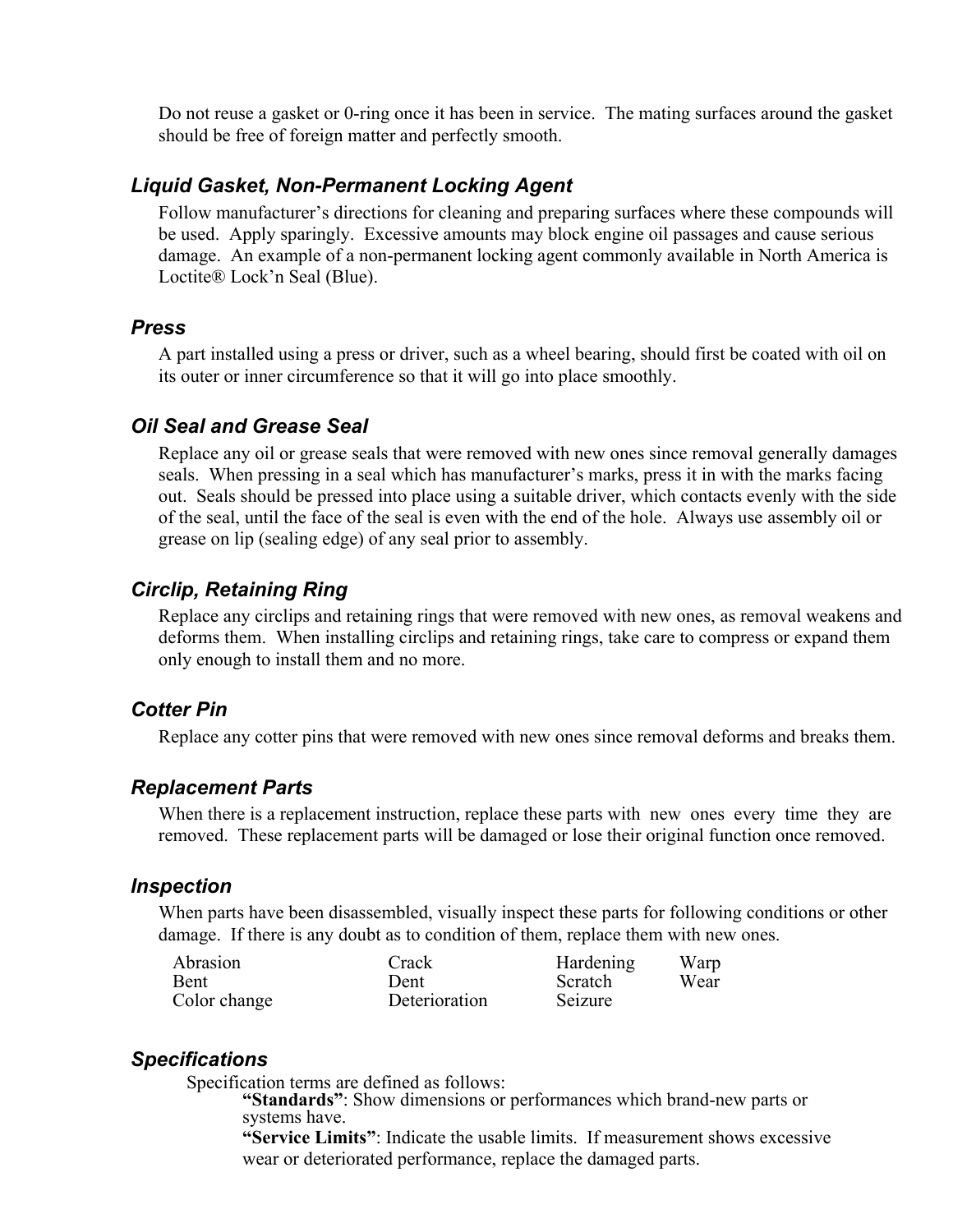## **General Specifications Electric**

|                                                           | <b>3-Seat Bumper Boat (Electric)</b>                                        |
|-----------------------------------------------------------|-----------------------------------------------------------------------------|
| <b>Code Name:</b>                                         | <b>Blaster Boat</b>                                                         |
| Dimensions:                                               |                                                                             |
| <b>Overall Diameter</b>                                   | 72" (182 cm)                                                                |
| Overall Height                                            | 40" (101 cm)                                                                |
| <b>Water Line to Prop Guard</b><br>Depth With 180 lb Load | 20" (50.8 cm)                                                               |
| Wet Weight                                                | 450 lb. (204 kg) w/supertube 390 lb. (177 kg)                               |
| <b>Fuel Tank Capacity</b>                                 | 4 each 6 volt 245 amp hr Batteries                                          |
| Fuel Type                                                 | N/A                                                                         |
| Preferred Charge<br>System                                | Automatic 24 volt<br>(WARNING: Read Operating Instructions<br>before using) |
| Engine/Motor:                                             |                                                                             |
| Model                                                     | 24v 1850 rpm                                                                |
| Type                                                      | Continuous Duty 3/4 hp (1118 w), 24 volt,<br><b>Permanent Magnet</b>        |
| Cooling System                                            | Air                                                                         |
| Maximum Horsepower                                        | 3/4 hp/1,850 rpm                                                            |
| Maximum Speed                                             | 3 mph (4.8 kmh)                                                             |
| <b>Starting System</b>                                    | Push Button                                                                 |
| Throttle                                                  | On/Off                                                                      |
| Spark Plug                                                | N/A                                                                         |
| <b>Lubrication System</b>                                 | N/A                                                                         |
| Exhaust System                                            | N/A                                                                         |
| Degree of rotation                                        | $200^\circ$                                                                 |
| <b>Lower Unit:</b>                                        |                                                                             |
| Gear ratio                                                | 1:1                                                                         |
| Gear case oil capacity                                    | 1.2 oz (34 grams)                                                           |
| Propeller                                                 | $3 - 7.2 \times 4.7$ in (3 - 184 x 120 mm)                                  |
| Rotating direction                                        | Clockwise (viewed from rear)                                                |

*Specifications subject to change without notice.*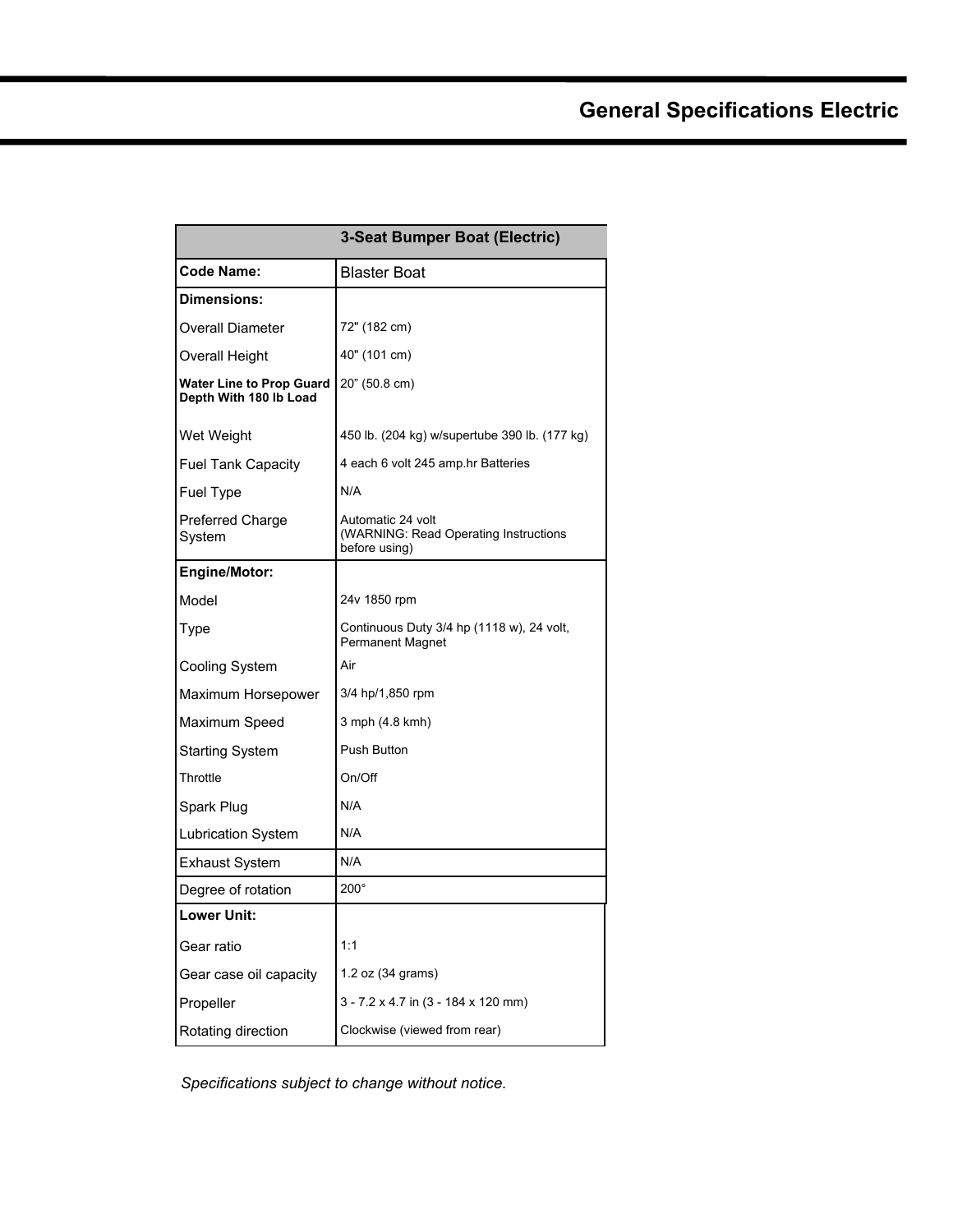# **Monthly Maintenance Chart (Electric**  $\frac{d}{d\phi}$ **)**

| <b>ITEM</b><br>NO.  | <b>ITEM</b>                               | <b>SERVICE</b><br><b>TYPE</b>                                                               | <b>MONTHLY</b><br><b>OR</b><br><b>200 HRS.</b> |
|---------------------|-------------------------------------------|---------------------------------------------------------------------------------------------|------------------------------------------------|
| $\mathbf{1}$        | <b>MOTOR</b>                              | -CHECK CONDITION<br>-CHECK WIRES<br>-SPRAY WITH CORROSION-<br>PROTECTANT*                   | $\checkmark$<br>✓<br>✓                         |
| $\mathbf{2}$        | <b>BATTERIES</b>                          | -CHECK LEVEL GAUGE<br>-CHECK ELECTROLYTE LEVEL<br>-CLEAN CONNECTIONS                        | $\checkmark$<br>J.                             |
| 3                   | <b>PIVOT</b>                              | -CHECK                                                                                      | ✓                                              |
| $\overline{\bf{4}}$ | <b>MOTOR POWER CABLE</b>                  | -CHECK FOR DAMAGE OR BROKEN<br>-CLEAN AND GREASE TERMINALS<br>-REPLACE                      | $\checkmark$<br>✓<br><b>WHEN DAMAGED</b>       |
| 5                   | <b>SUMP PUMP</b>                          | -CLEAN STRAINER                                                                             | ✓                                              |
| 6                   | <b>TUBES</b>                              | -CLEAN                                                                                      | ✓                                              |
| 7                   | <b>PROPELLER GUARD</b>                    | -INSPECT                                                                                    | <b>REPLACE IF</b><br><b>DAMAGED</b>            |
| 8                   | <b>HULL</b>                               | -CHECK FOR CRACKS & CLEAN<br>-SAFETY DECALS<br>-CLEAN & WAX<br>-POLISH                      | <b>EVERY 2 MONTHS</b><br><b>EVERY YEAR</b>     |
| $\boldsymbol{9}$    | <b>GENERAL WIRES &amp; CONNECTIONS</b>    | -CHECK FOR DAMAGE<br>-CLEAN CONNECTIONS<br>-REPLACE<br>-SPRAY WITH CORROSION-<br>PROTECTOR* | $\checkmark$<br>✓<br>WHEN DAMAGED<br>✓         |
| 10                  | <b>DRIVE SHAFT HOUSING &amp; GEAR BOX</b> | -CLEAN METAL ANODE<br>-GREASE GEAR BOX                                                      | $\checkmark$<br><b>6 MONTHS</b>                |
| 11                  | <b>SQUIRTER</b>                           | -CLEAN FILTER<br>-CHECK FOR DAMAGE                                                          | ✓<br>✓                                         |

*Specifications subject to change without notice.*

*\*Corrosion protector available from J&J*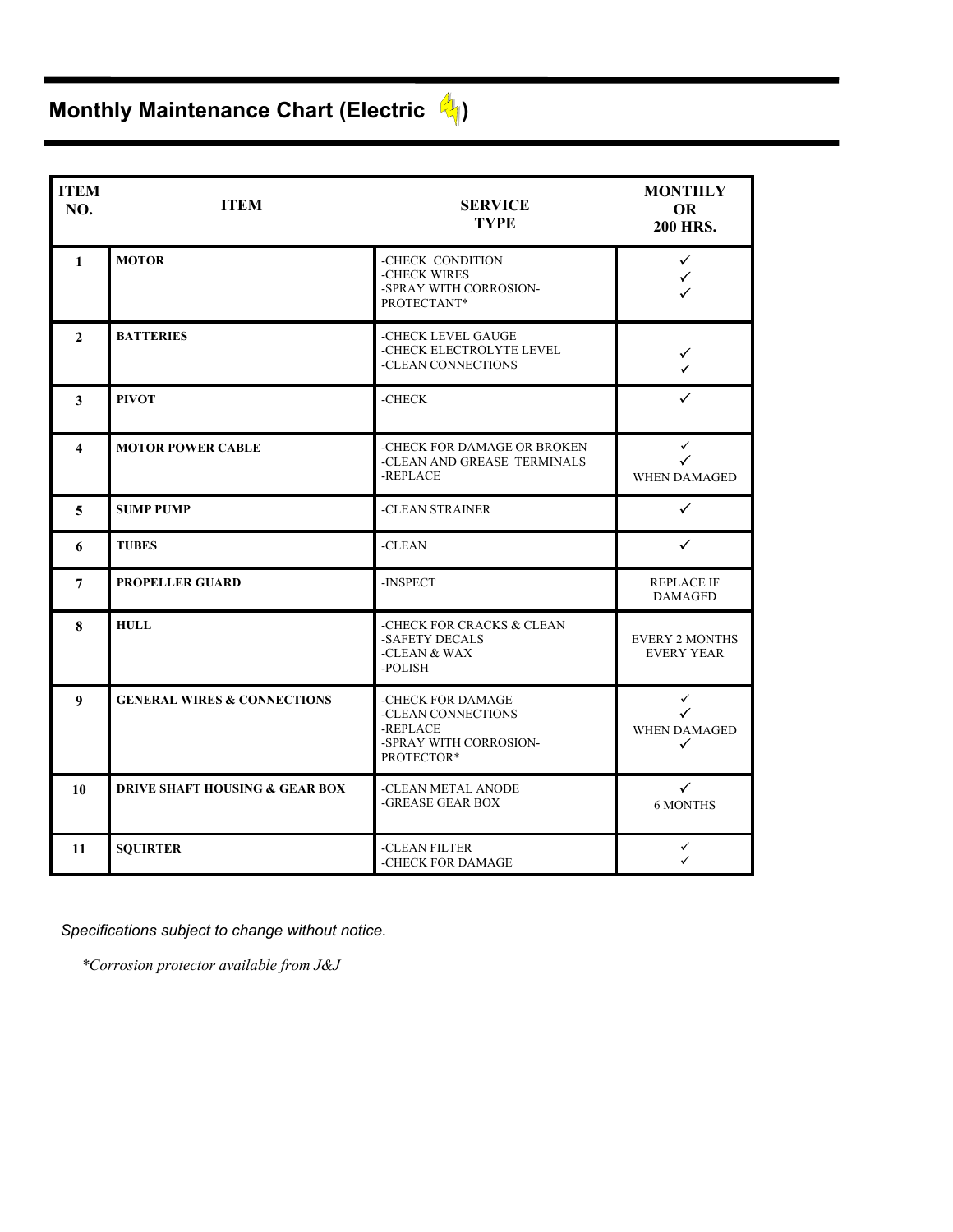*Below are explanations of services listed in the Monthly Maintenance Charts on previous page.* 

*Note: All necessary repairs need to be done before boat is operated. Use of J&J or equivalent replacement parts is recommended. Inspections should be done by qualified personal. Explanations of monthly maintenance shall include, but not limited to the following:* 

- 1. MOTOR— Remove hood and check connections. Spray motor and wiring with corrosion block.
- 2. BATTERIES— WARNING: READ BATTERIES SAFETY PRECAUTIONS BEFORE HANDLING BATTERIES. Check for corrosion, spray terminals with battery protect-ant, check electrolyte level and add distilled water if needed.
- 3. PIVOT— Turn motor and check for smooth operation. Remove motor turns hard, visually inspect pivot and grease if necessary.
- 4. MOTOR POWER CABLE— Disconnect and grease terminals. Replace terminal if signs of wear are evident. WARNING: DO NOT OPERATE UNTIL DAMAGED CONNECTORS AND/OR CABLE ARE REPLACED.
- 5. SUMP PUMP— Clean strainer as needed. (Pump will cycle periodically, this is normal.)
- 6. TUBES—Clean by using a mild detergent.
- 7. PROPELLER GUARD— Inspect for damage or foreign materials. WARNING: DO NOT OPERATE IF PRO PELLER GUARD IS DAMAGED OR MISSING.
- 8. HULL— Deep clean and wax every 200 hours or every 2 months. Us a UV protectant weekly to reduce color fade.
- 9*.* GENERAL WIRES & CONNECTIONS—Check all wires and connections for damage and corrosion. Clean or replace as needed.
- 10. DRIVE SHAFT HOUSING & GEAR BOX— Clean anode monthly replace every six months. Every six months it is necessary to drain and re-grease gear box.
- 11. SQUIRTER– Clean inline filter if necessary. Check integrity of pick up line, squirter mount, and pump.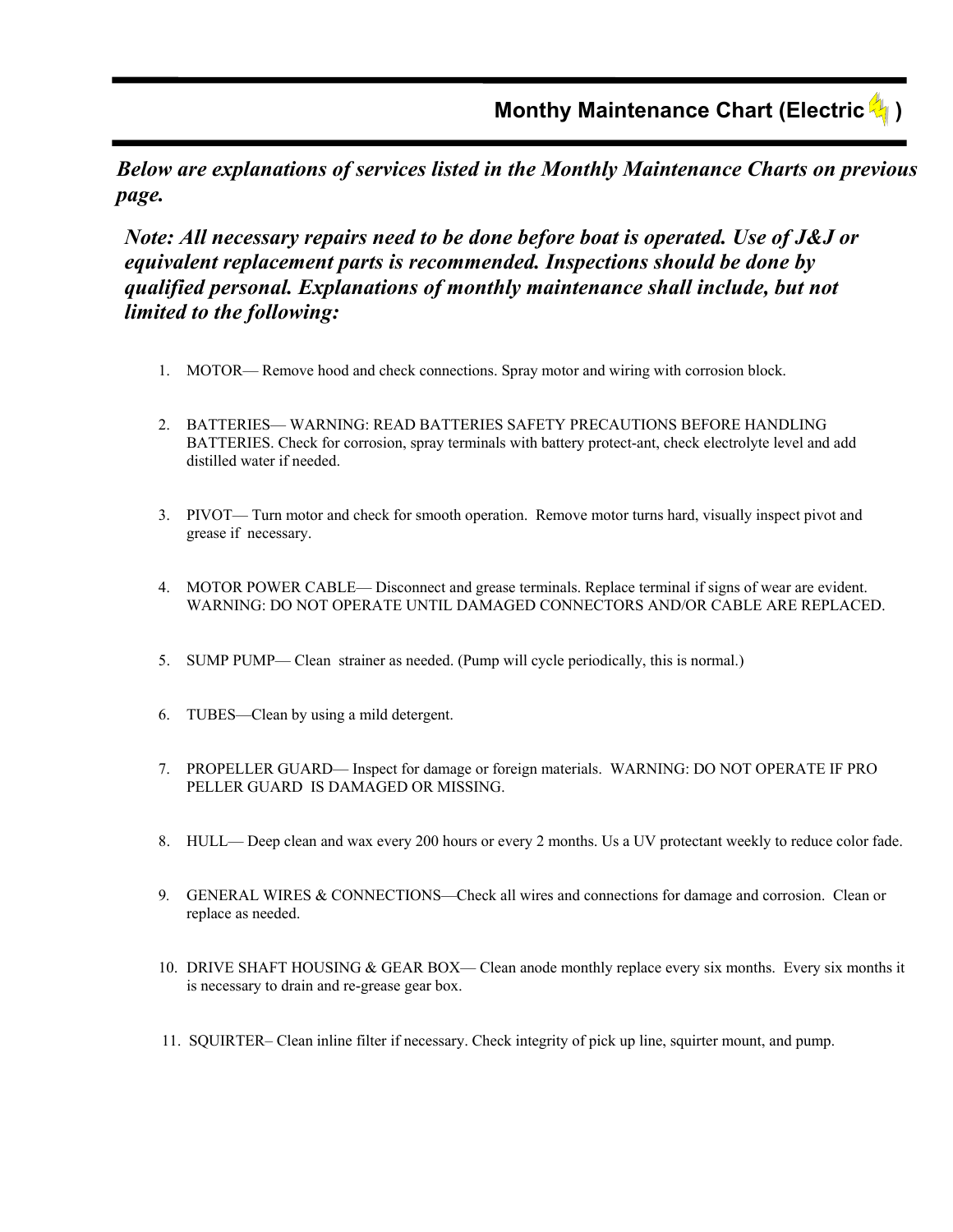## **Pre-Opening Bumper Boat Checklist**

## **PRE-OPENING DAILY CHECKLIST**

**For Battery-Powered Bumper Boats** 

*Week of \_\_\_\_/\_\_\_/\_\_\_* 

| BUMPER BOAT ID# |  |
|-----------------|--|
| BODY COLOR      |  |
| ENGINE ID#      |  |

Attendant must initial in each empty box every day. If anything is **NOT OK** see a supervisor.

| <b>ITEM</b>                               | <b>SERVICE TYPE</b>        | <b>MON</b> | TUE | <b>WED</b> | <b>THU</b> | FRI | <b>SAT</b> | <b>SUN</b> |
|-------------------------------------------|----------------------------|------------|-----|------------|------------|-----|------------|------------|
| <b>BOAT</b>                               |                            |            |     |            |            |     |            |            |
| <b>TUBE</b>                               | -Check pressure            |            |     |            |            |     |            |            |
| <b>HULL</b>                               | -Visually check            |            |     |            |            |     |            |            |
| <b>RECEIVER</b>                           | -Visually check            |            |     |            |            |     |            |            |
| <b>HANDRAILS &amp;</b><br><b>HARDWARE</b> | -Visually check            |            |     |            |            |     |            |            |
| <b>SUMP PUMP</b>                          | -Visually check            |            |     |            |            |     |            |            |
| <b>BATTERIES</b>                          | -Visually check volt meter |            |     |            |            |     |            |            |

| <b>ELECTRIC MOTOR</b>              |                             |  |  |  |  |
|------------------------------------|-----------------------------|--|--|--|--|
| <b>MOTOR</b>                       | -Physically check           |  |  |  |  |
| <b>MOTOR POWER</b><br><b>CABLE</b> | -Visually check             |  |  |  |  |
| <b>PIVOT</b>                       | -Physically check operation |  |  |  |  |
| <b>PROP GUARD</b>                  | -Visually check             |  |  |  |  |

\*\*See explanation of check procedures.\*\*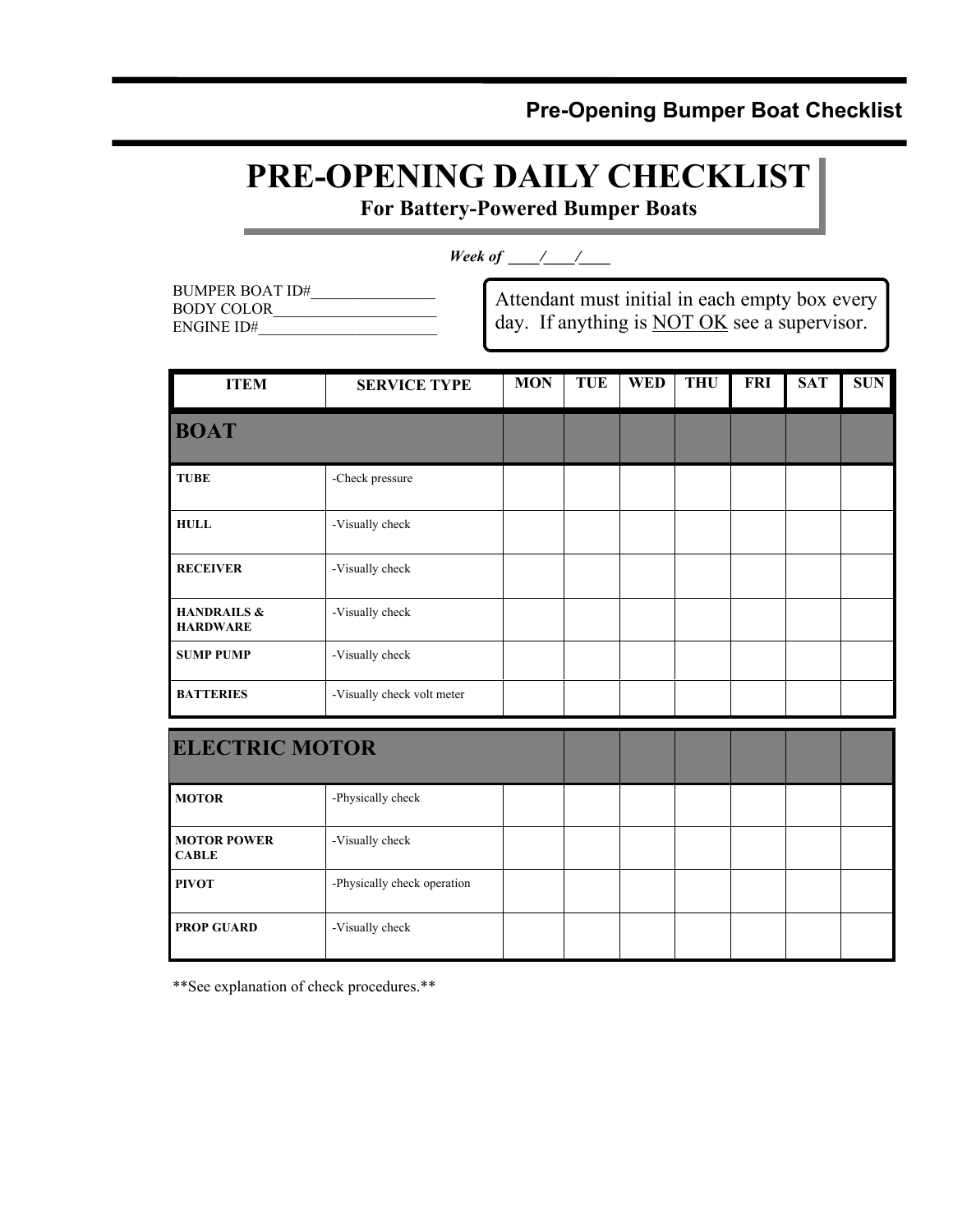*Below are detailed explanations of services listed in the Pre-Opening Checklist on previous page.* 

*Note: All necessary repairs need to be done before boat is operated. Use of J&J or equivalent replacement parts is recommended. Inspection should be done by qualified personal. Explanations of monthly maintenance shall include, but not limited to the following:* 

### **BOAT:**

TUBE-Check air pressure using a high quality low pressure gauge. Super-Tube 2-3 PSI. Vinyl Tube 1-1.5 PSI.

HULL-Check for cracks and missing hardware.

 RECEIVER-Check for looseness, missing hardware and cracking around mount.

 HANDRAILS & HARDWARE-Check for looseness and missing hard ware.

SUMP PUMP-Viewing through hull vent check for excessive water.

 BATTERIES-Check volt meter for full charge of 24-26 volts. Viewing through hull vent, check battery terminals for visible corrosion.

### **MOTOR:**

MOTOR- Visually and physical check motor operation; go and squirt function, loose hardware, grips, handlebar condition and abnormal noises during opera tion.

 MOTOR POWER CABLE-Check for bare wires, connection, and any signs of excessive heat or melting. WARNING: DO NOT OPERATE UNTIL DAMAGED CONNECTORS AND/ OR CABLE ARE REPLACED

PIVOT-Check for smooth operations by rotating motor lock to lock.

 PROP GUARD-Check for damage and foreign material.. WARNING: DO NOT OPERATE IF PROPELLER GUARD IS DAMAGED OR MISSING.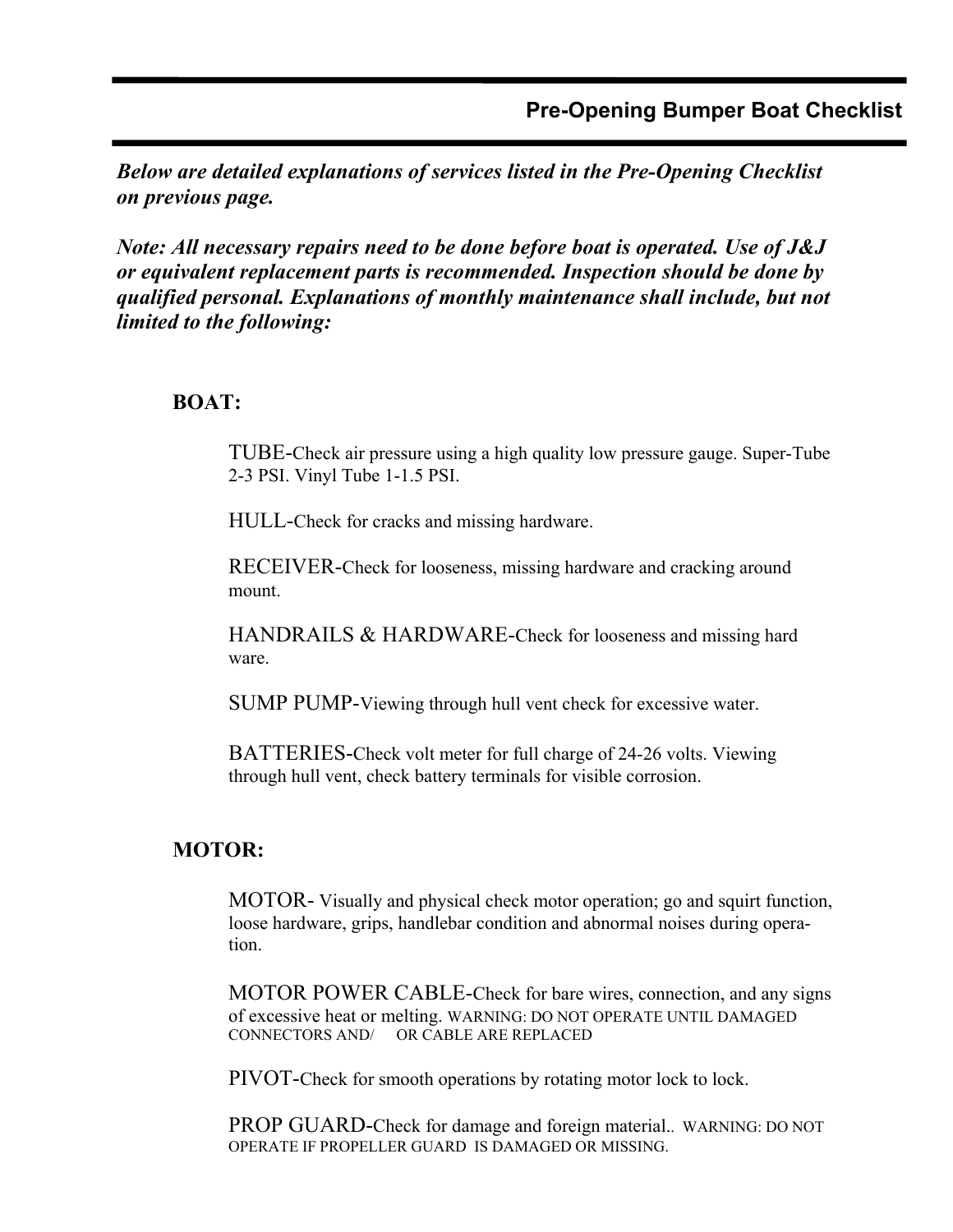# **BUMPER BOAT AREA CHECKLIST**

*Week of \_\_\_\_/\_\_\_/\_\_\_* 

Attendant must initial in each empty box every day. If anything is **NOT OK** see a supervisor.

| <b>ITEM</b>                  | <b>SERVICE</b><br><b>TYPE</b>               | <b>MON</b> | <b>TUE</b> | <b>WED</b> | <b>THU</b> | FRI | <b>SAT</b> | <b>SUN</b> |
|------------------------------|---------------------------------------------|------------|------------|------------|------------|-----|------------|------------|
| <b>POND</b>                  |                                             |            |            |            |            |     |            |            |
| <b>BOAT ROPE &amp; HOOKS</b> | -Check for broken hooks and<br>unsafe ropes |            |            |            |            |     |            |            |
| <b>DOCK RAILS</b>            | -Check for cracks or loose.                 |            |            |            |            |     |            |            |
| <b>POND WATER</b>            | -Check chemical condition and<br>clarity    |            |            |            |            |     |            |            |
| <b>FILTRATION PUMP</b>       | -Check for leaks and operation              |            |            |            |            |     |            |            |
| <b>SAFETY EQUIPMENT</b>      | -Check                                      |            |            |            |            |     |            |            |
| <b>SIGNAGE</b>               | -Check                                      |            |            |            |            |     |            |            |
| <b>FENCING</b>               | -Check                                      |            |            |            |            |     |            |            |
| <b>DOCK AREA</b>             | -Check                                      |            |            |            |            |     |            |            |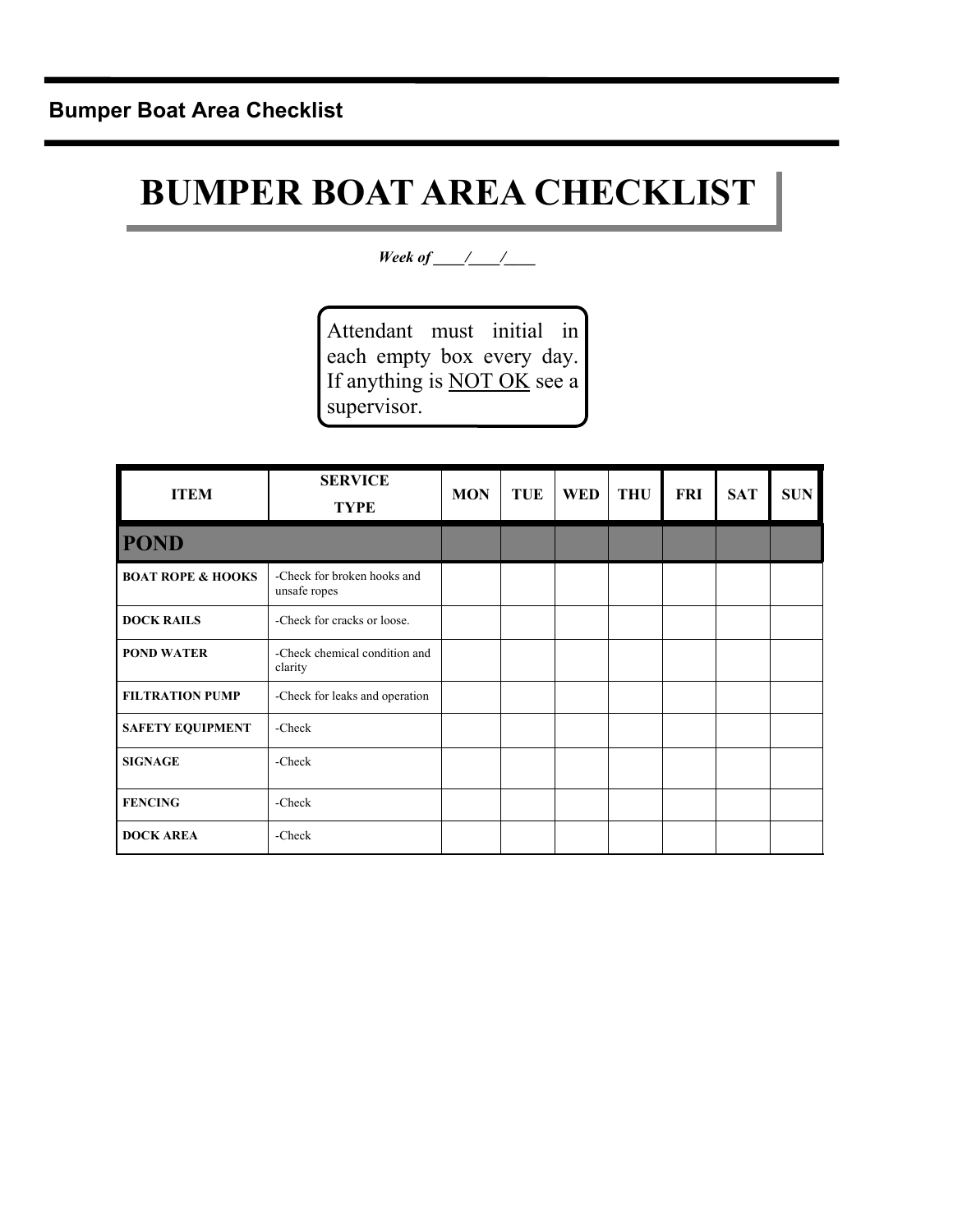**Non-Scheduled Maintenance Record** 

## **NON-SCHEDULED MAINTENANCE RECORD**

 $ENGINE \#$ 

| <b>DATE</b> | <b>PROBLEM</b> | <b>MAINTENANCE</b><br><b>PERFORMED</b> | <b>SERVICED</b><br>$\mathbf{B}\mathbf{Y}$<br>(SIGN) | <b>FINISH</b><br><b>DATE</b> |
|-------------|----------------|----------------------------------------|-----------------------------------------------------|------------------------------|
|             |                |                                        |                                                     |                              |
|             |                |                                        |                                                     |                              |
|             |                |                                        |                                                     |                              |
|             |                |                                        |                                                     |                              |
|             |                |                                        |                                                     |                              |
|             |                |                                        |                                                     |                              |
|             |                |                                        |                                                     |                              |
|             |                |                                        |                                                     |                              |
|             |                |                                        |                                                     |                              |
|             |                |                                        |                                                     |                              |
|             |                |                                        |                                                     |                              |
|             |                |                                        |                                                     |                              |
|             |                |                                        |                                                     |                              |
|             |                |                                        |                                                     |                              |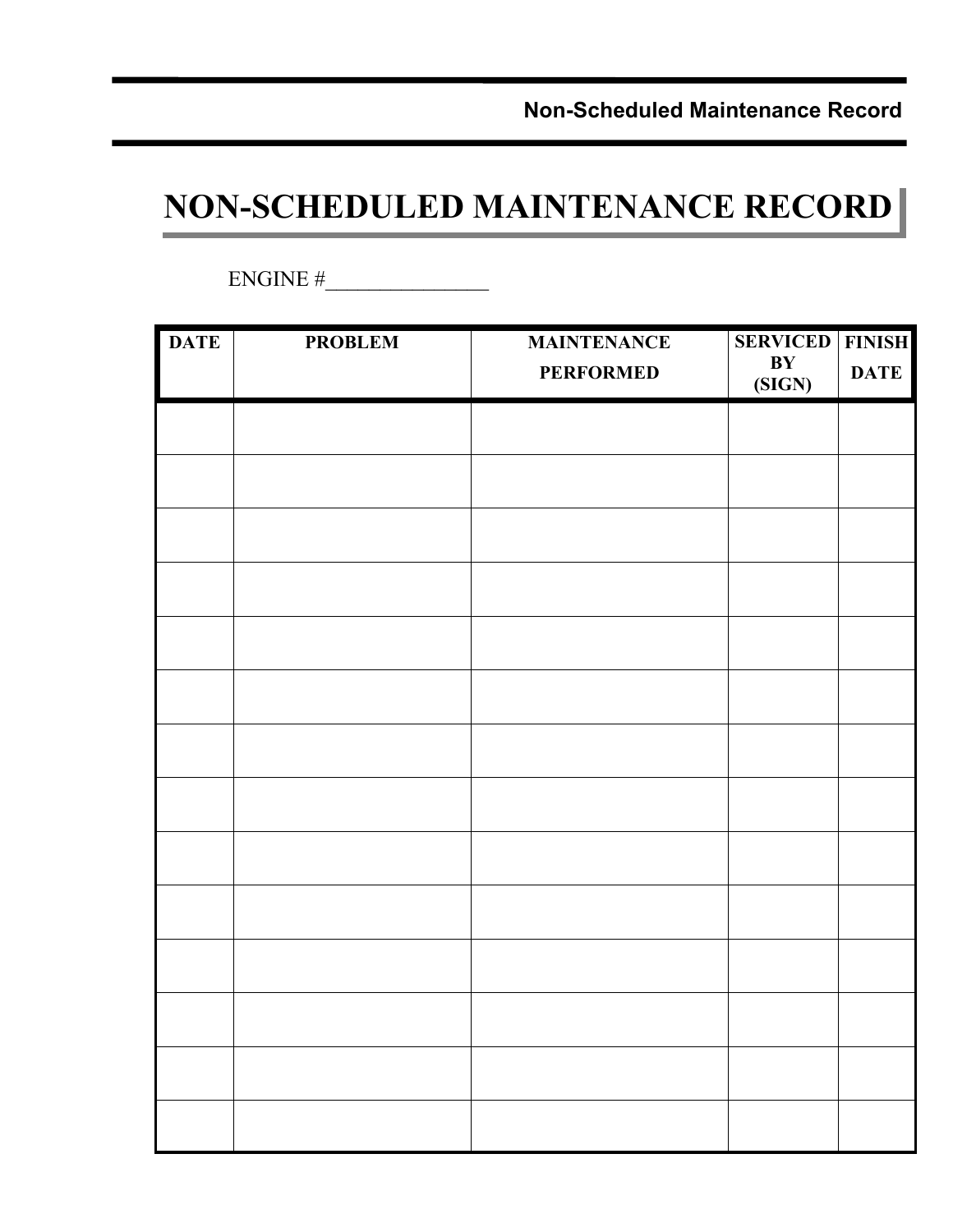| <b><u><b>Derived</b></u> Seminatements, Inc.</b> | <b>Work Done:</b> |
|--------------------------------------------------|-------------------|
| Maintenance                                      |                   |
| Work Order                                       |                   |
|                                                  |                   |
|                                                  |                   |
|                                                  |                   |
| Explanation:                                     |                   |
|                                                  | Parts Used #:     |
|                                                  |                   |
|                                                  |                   |
|                                                  | Date/Time         |
|                                                  |                   |
| Employee Name                                    | Manager           |

**FRONT** 

These sample maintenance work order tags can be copied for use in your facility. They can easily be attached to a machine in need of repair. When maintenance work is finished, file with service and maintenance information.